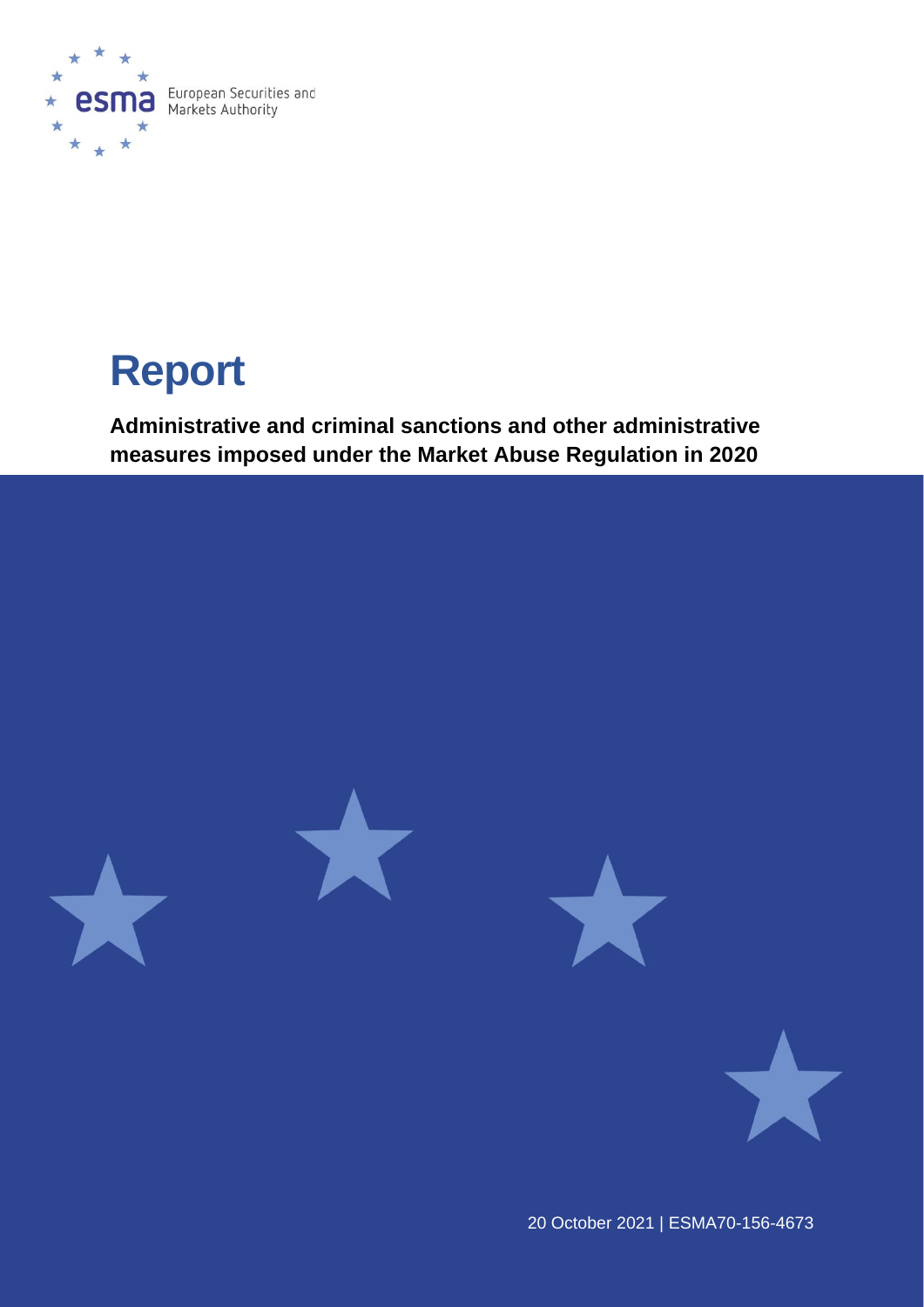

# **Table of Contents**

| $\mathbf{1}$   |                                                                                      |                                                                                 |  |  |  |  |  |  |  |  |  |
|----------------|--------------------------------------------------------------------------------------|---------------------------------------------------------------------------------|--|--|--|--|--|--|--|--|--|
| $\overline{2}$ | Background and relevant regulatory framework for reporting on MAR administrative and |                                                                                 |  |  |  |  |  |  |  |  |  |
| 3              |                                                                                      |                                                                                 |  |  |  |  |  |  |  |  |  |
| 4              |                                                                                      |                                                                                 |  |  |  |  |  |  |  |  |  |
| 5              |                                                                                      |                                                                                 |  |  |  |  |  |  |  |  |  |
|                | 5.1                                                                                  | Overview of the administrative sanctions and measures imposed in 2020 6         |  |  |  |  |  |  |  |  |  |
|                | 5.2                                                                                  | Overview of the administrative sanctions and measures imposed during 2020 by    |  |  |  |  |  |  |  |  |  |
|                | 5.3                                                                                  | Overview of the criminal penalties imposed in NCAs' Member States in 202011     |  |  |  |  |  |  |  |  |  |
|                | 5.4                                                                                  | Administrative sanctions and measures imposed during 2020 by NCAs (split by MAR |  |  |  |  |  |  |  |  |  |
|                | 5.5 <sub>1</sub>                                                                     | Criminal sanctions imposed during 2020 by NCAs' Member States (split by MAR     |  |  |  |  |  |  |  |  |  |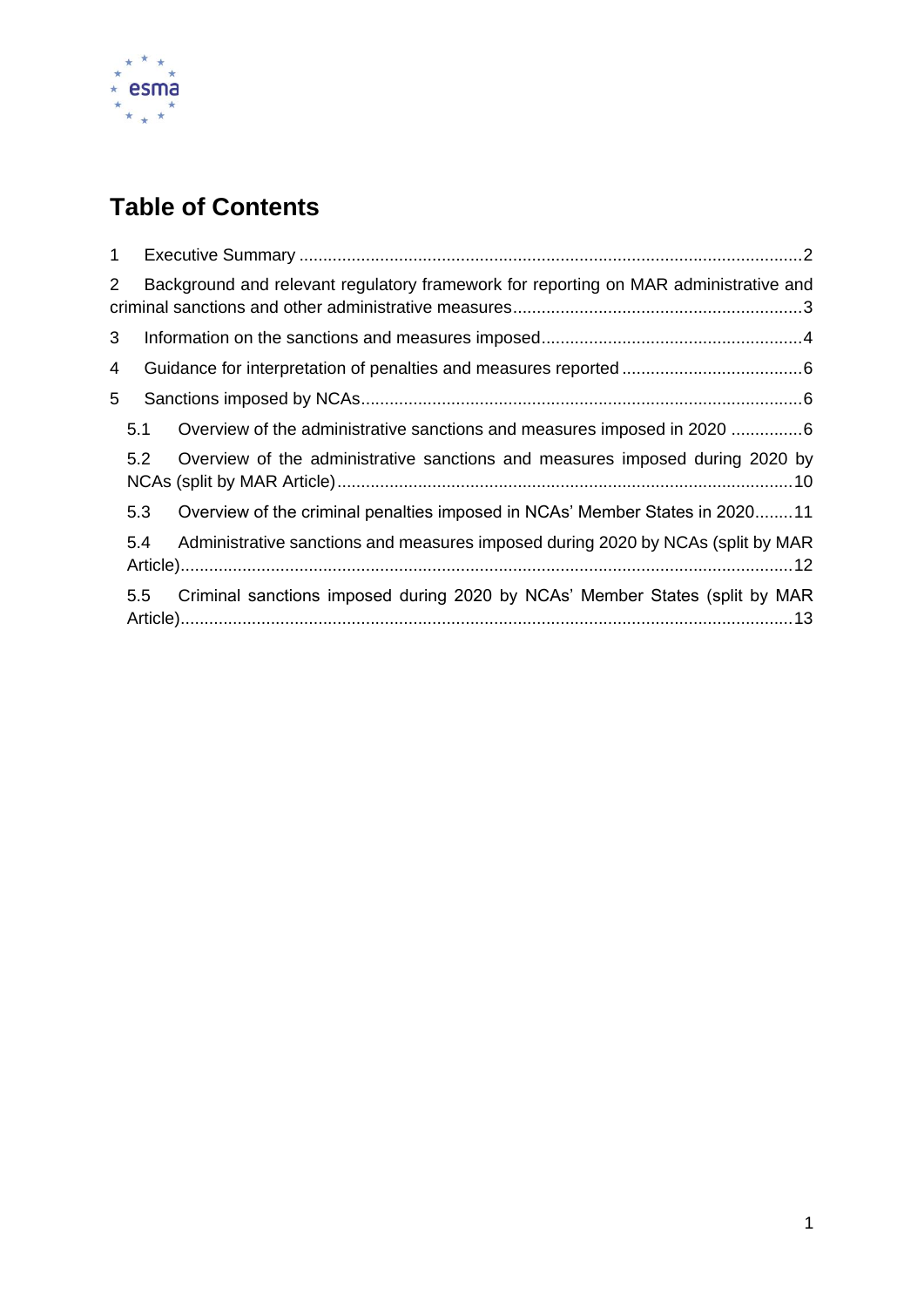

## <span id="page-2-0"></span>**1 Executive Summary**

In 2020, national competent authorities (NCAs) reported in total 541 administrative sanctions and measures and 18 criminal sanctions for infringements of Regulation (EU) No 596/2014 on Market Abuse (MAR). The value of the financial penalties imposed for the administrative sanctions exceeded EUR 17,500,000, while the financial penalties in relation to criminal infringements of MAR amounted to almost EUR 250,000.

Whereas the number of administrative sanctions and measures under MAR increased significantly compared to 2019, the financial penalties imposed are significantly lower. With regards to criminal sanctions under MAR, both the number of sanctions and the aggregated value of the imposed sanctions decreased compared to 2019.

#### **Background**

Article 33 of Regulation (EU) 596/2014 on market abuse (MAR) provides for the obligation of ESMA to publish an annual report with aggregated information on all penalties and measures imposed by NCAs. This report contains aggregated information on the administrative and criminal sanctions and other administrative measures imposed by NCAs in accordance with Article 30 of MAR from 1 January 2020 to 31 December 2020. The report also contains an overview of the applicable legal framework, including the penalties and measures foreseen.

#### **Next Steps**

The information reported to ESMA and included in this report will inform ESMA's ongoing work aimed at fostering supervisory convergence in the application of MAR and contribute to ESMA's goal to develop an EU outcome-focused supervisory and enforcement culture.

Further detailed information on public sanctions and measures issued by NCAs can be found in the ESMA register available on the ESMA website<sup>1</sup>.

<sup>1</sup> <https://registers.esma.europa.eu/publication/searchSanction>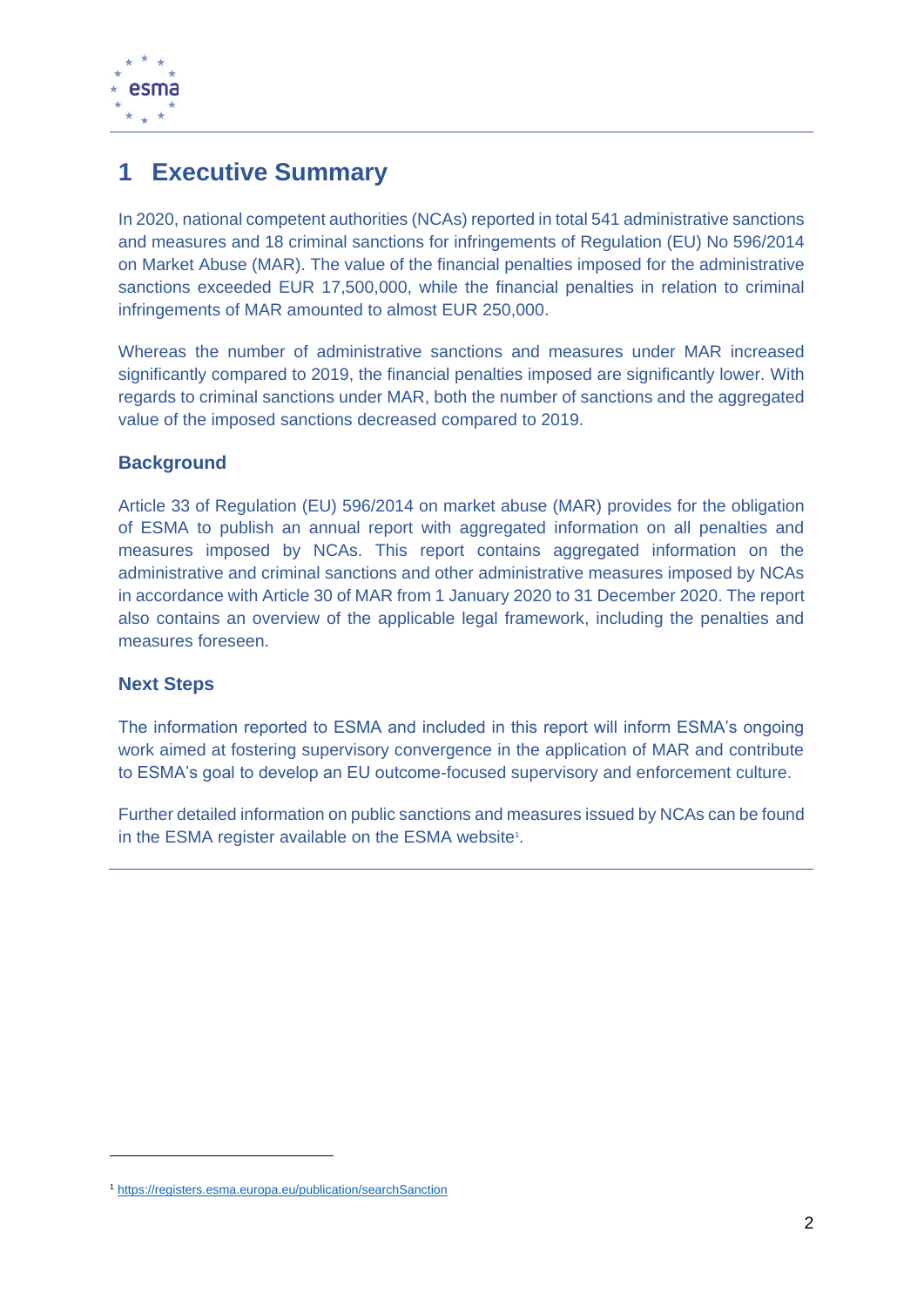

# <span id="page-3-0"></span>**2 Background and relevant regulatory framework for reporting on MAR administrative and criminal sanctions and other administrative measures**

- 1. This report is prepared pursuant to Article 33 of MAR. According to this Article, ESMA shall publish an annual report on the administrative sanctions and other administrative measures and on the criminal sanctions imposed.
- 2. Article 33 also establishes that NCAs must provide ESMA annually with:
	- a) aggregated information regarding all administrative sanctions and other administrative measures imposed by them in accordance with Articles 30, 31 and 32 of MAR;
	- b) anonymised and aggregated data regarding all administrative investigations undertaken pursuant to the above articles;
	- c) where Member States have, in accordance with the second subparagraph of Article 30(1), laid down criminal sanctions for market abuse conduct, anonymised and aggregated data regarding:
		- (i) criminal investigations undertaken pursuant to Articles 30, 31 and 32 of MAR, and
		- (ii) criminal penalties imposed by the judicial authorities for the same Articles.
- 3. Article 33 of MAR is implemented by Commission Implementing Regulation (EU) 2017/1158<sup>2</sup> , which sets forth the procedures and forms for submitting the information required.
- 4. According to Article 3 of Commission Implementing Regulation (EU) 2017/1158, NCAs shall provide ESMA with the information referred to in Article 33(1) and (2) of MAR by filling in the form set out in Annex I to the Regulation. That information shall refer to all the sanctions and measures imposed during the previous calendar year. The form shall be completed electronically and be sent to ESMA no later than 31 March of each year.

<sup>2</sup> OJ L 167, 30.6.2017, p. 22.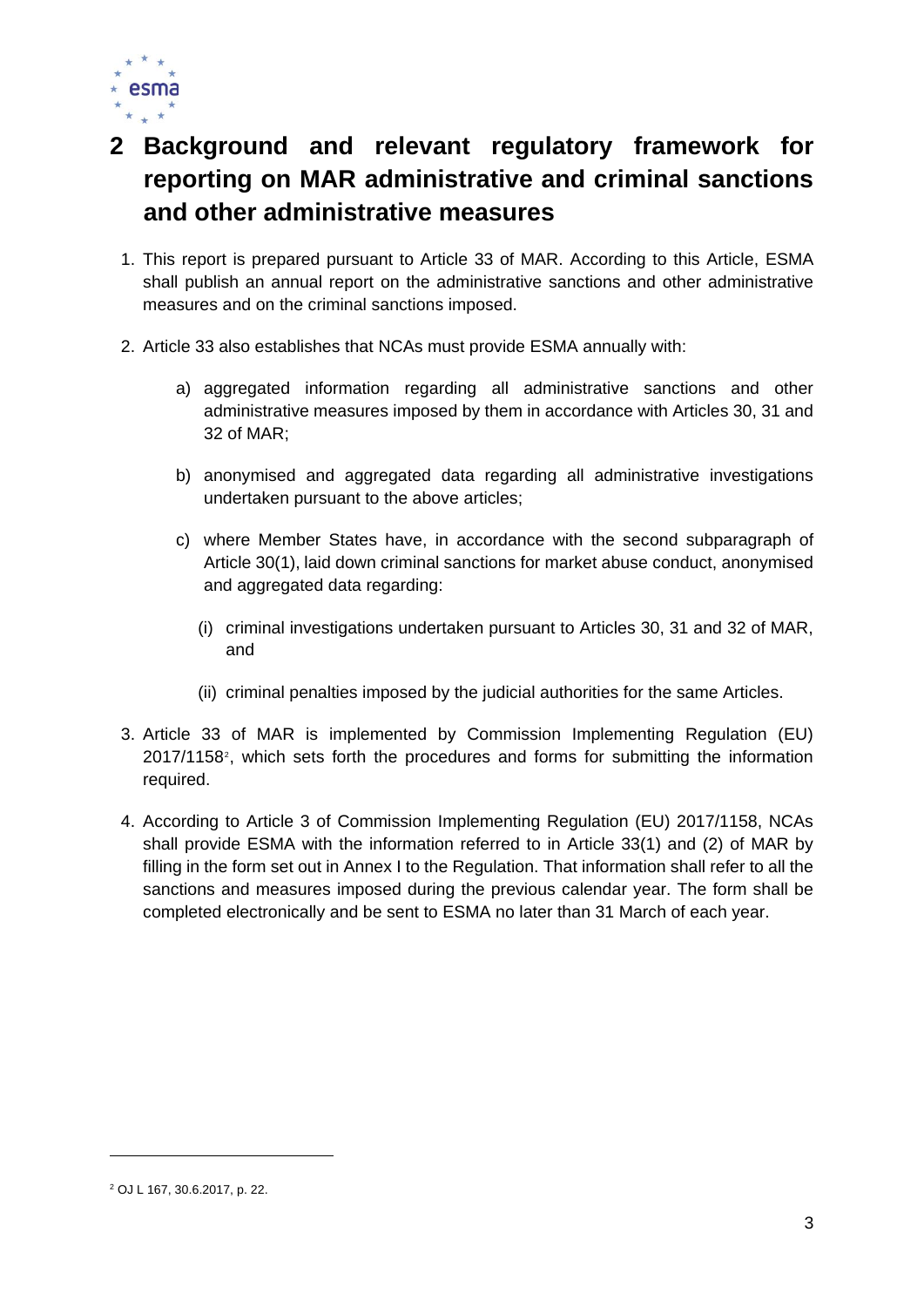

## <span id="page-4-0"></span>**3 Information on the sanctions and measures imposed**

- 5. This is the fourth report published by ESMA concerning penalties and measures issued under MAR<sup>3</sup>.
- 6. Article 30(2) of MAR provides that NCAs should have the power to impose at least the below administrative sanctions and measures for the infringements described in MAR<sup>4</sup>:
	- a) an order requiring the person responsible for the infringement to cease the conduct and to desist from a repetition of that conduct;
	- b) the disgorgement of the profits gained, or losses avoided due to the infringement insofar as they can be determined;
	- c) a public warning which indicates the person responsible for the infringement and the nature of the infringement;
	- d) withdrawal or suspension of the authorisation of an investment firm;
	- e) a temporary ban of a person discharging managerial responsibilities within an investment firm or any other natural person, who is held responsible for the infringement, from exercising management functions in investment firms;
	- f) in the event of repeated infringements of Article 14 or 15, a permanent ban of any person discharging managerial responsibilities within an investment firm or any other natural person who is held responsible for the infringement, from exercising management functions in investment firms;
	- g) a temporary ban of a person discharging managerial responsibilities within an investment firm or another natural person who is held responsible for the infringement, from dealing on own account;
	- h) maximum administrative pecuniary sanctions of at least three times the amount of the profits gained, or losses avoided because of the infringement, where those can be determined, and
	- i) maximum administrative pecuniary sanctions reaching, at least, the amounts specified in Article 30(2), letters (i) and (j) of MAR<sup>5</sup>.

e) Drawing up, maintaining and submitting to the NCA upon request insider lists (Article 18(1) to (6) MAR);

<sup>&</sup>lt;sup>3</sup> Previous sanctions report published by ESMA on administrative and criminal sanctions and other administrative measures under the MAR can be found at these links:

<sup>-</sup> 2020 report: [https://www.esma.europa.eu/sites/default/files/library/esma70-156-3537.pdf](https://www.esma.europa.eu/sites/default/files/library/esma70-156-3537_annual_report_on_mar_administrative_and_criminal_sanctions_2020.pdf)

<sup>-</sup> 2019 report: [https://www.esma.europa.eu/sites/default/files/library/esma70-156-2005.pdf](https://www.esma.europa.eu/sites/default/files/library/esma70-156-2005_mar_article_33_report_sanctions.pdf)

<sup>-</sup> 2018 report: [https://www.esma.europa.eu/sites/default/files/library/esma70-145-1081.pdf](https://www.esma.europa.eu/sites/default/files/library/esma70-145-1081_mar_article_33_report_sanctions.pdf) <sup>4</sup> Article 30 of MAR requires Member States to grant NCAs the power to take administrative sanctions and other administrative measures on at least infringements referring to the following provisions of MAR:

a) Prohibition of insider dealing and unlawful disclosure of inside information (Article 14 MAR);

b) Prohibition of market manipulation (Article 15 MAR);

c) Obligation to detect suspicious transactions and the related reporting to NCAs pursuant to Article 16(1) and (2) MAR;

d) Publication of inside information by the issuer (Article 17(1), (2), (4) and (5), and (8) MAR);

f) Managers' transactions (Article 19(1), (2), (3), (5), (6), (7) and (11) MAR);

g) Investment recommendations (Article 20(1) MAR), and

h) Failure to cooperate or to comply with an investigation, with an inspection or with a request as referred to in Article 23(2) MAR.

<sup>&</sup>lt;sup>5</sup> In particular, Article 30(2) letters (i) and (j) of MAR requires Member States to ensure: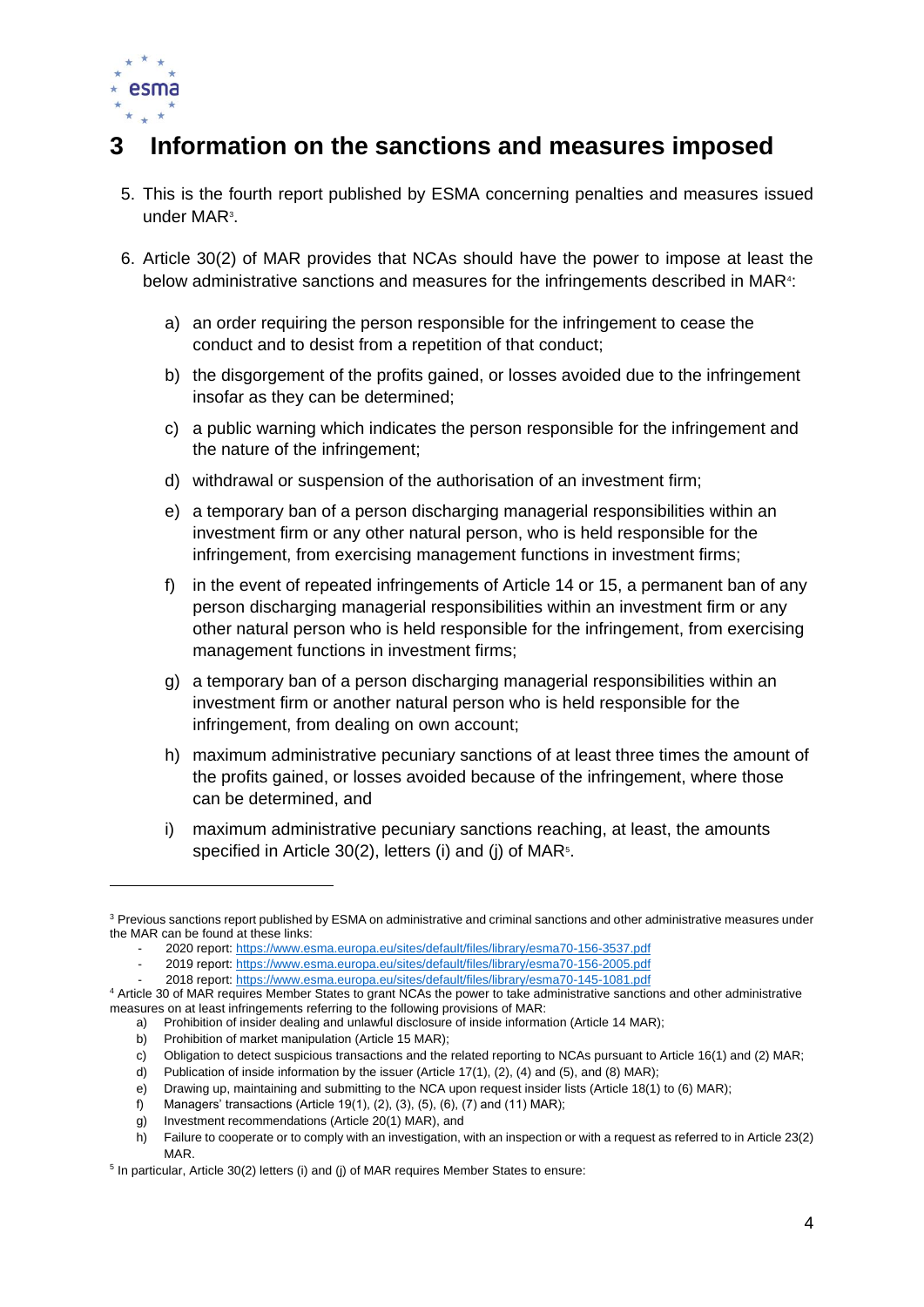

- 7. As regards the administrative or criminal nature of the sanctions, Article 30(1), second subparagraph, of MAR provides that a Member State could decide to not lay down rules for administrative sanctions where the infringements referred to in the same provision were already subject to criminal sanctions in their national law by 3 July 2016.
- 8. In this respect, Denmark, Finland, Germany, Ireland and Poland exercised this option. The following is an indication of criminal offences under MAR as of the date of this Report : (i) in Denmark there are criminal offences for all the infringements under MAR; (ii) in Finland there are criminal offences for infringements of Article 14, 15 and 17 of MAR; (iii) in Germany there are criminal offences for infringements of Article 14 and 15 of MAR – where committed intentionally and, for Article 15, if the infringement leads to an influence on the market price of the respective financial instrument -; (iv) in Ireland there is a criminal offence for the infringement set forth in Article 30(1), first subparagraph, letter (b) of MAR, and (v) in Poland there are criminal offences for infringements of Article 14, 15, and for the infringement set forth in Article 30(1), first subparagraph, letter (b) of MAR. Moreover, further to administrative sanctions for Article 17 of MAR, in Poland there are criminal offences for Article 17(1), 17(4) and 17(5) of MAR, where certain circumstances provided for by the Act on Public Offering are met.
- 9. The report provides details on the aggregated number of sanctions imposed by NCAs and judicial authorities under MAR. NCAs may also have the power to impose additional types of measures and sanctions under national law.
- 10. Despite this report presenting the data provided by the 30 EU/European Economic Area Member States, MAR is only applicable in Iceland, Norway and Liechtenstein since January 2021. Therefore, no MAR sanctions have been imposed in these jurisdictions up to the end of 2020.
- 11. The aggregated information contained in this report reflects the data submitted to ESMA by the NCAs.
- 12. Sanctions imposed in 2020 based on Directive 2003/6/EC on insider dealing and market manipulation (the Market Abuse Directive, MAD), are not reflected in the report.

i) "in respect of a natural person, maximum administrative pecuniary sanctions of at least:

a. for infringements of Articles 14 and 15, EUR 5 000 000 or in the Member States whose currency is not the euro, the corresponding value in the national currency on 2 July 2014; b. for infringements of Articles 16 and 17, EUR 1 000 000 or in the Member States whose currency is not the euro, the corresponding value in the national currency on 2 July 2014; and

c. for infringements of Articles 18, 19 and 20, EUR 500 000 or in the Member States whose currency is not the euro, the corresponding value in the national currency on 2 July 2014; and

j) in respect of legal persons, maximum administrative pecuniary sanctions of at least: a. for infringements of Articles 14 and 15, EUR 15 000 000 or 15 % of the total annual turnover of the legal person according to the last available accounts approved by the management body, or in the Member States whose currency is not the euro, the corresponding value in the national currency on 2 July 2014; b. for infringements of Articles 16 and 17, EUR 2 500 000 or 2 % of its total annual turnover according to the last available accounts approved by the management body, or in the Member States whose currency is not the euro, the corresponding value in the national currency on 2 July 2014; and c. For infringements of Articles 18, 19 and 20, EUR 1 000 000 or in the Member States whose currency is not the euro, the corresponding value in the national currency on 2 July 2014".

The indication is provided for information only and does not specify conditions triggering criminal offences. In addition, administrative sanctions can, in certain cases, be imposed for infringements under the same Articles (for instance, minor infringements, cases of gross negligence, etc.).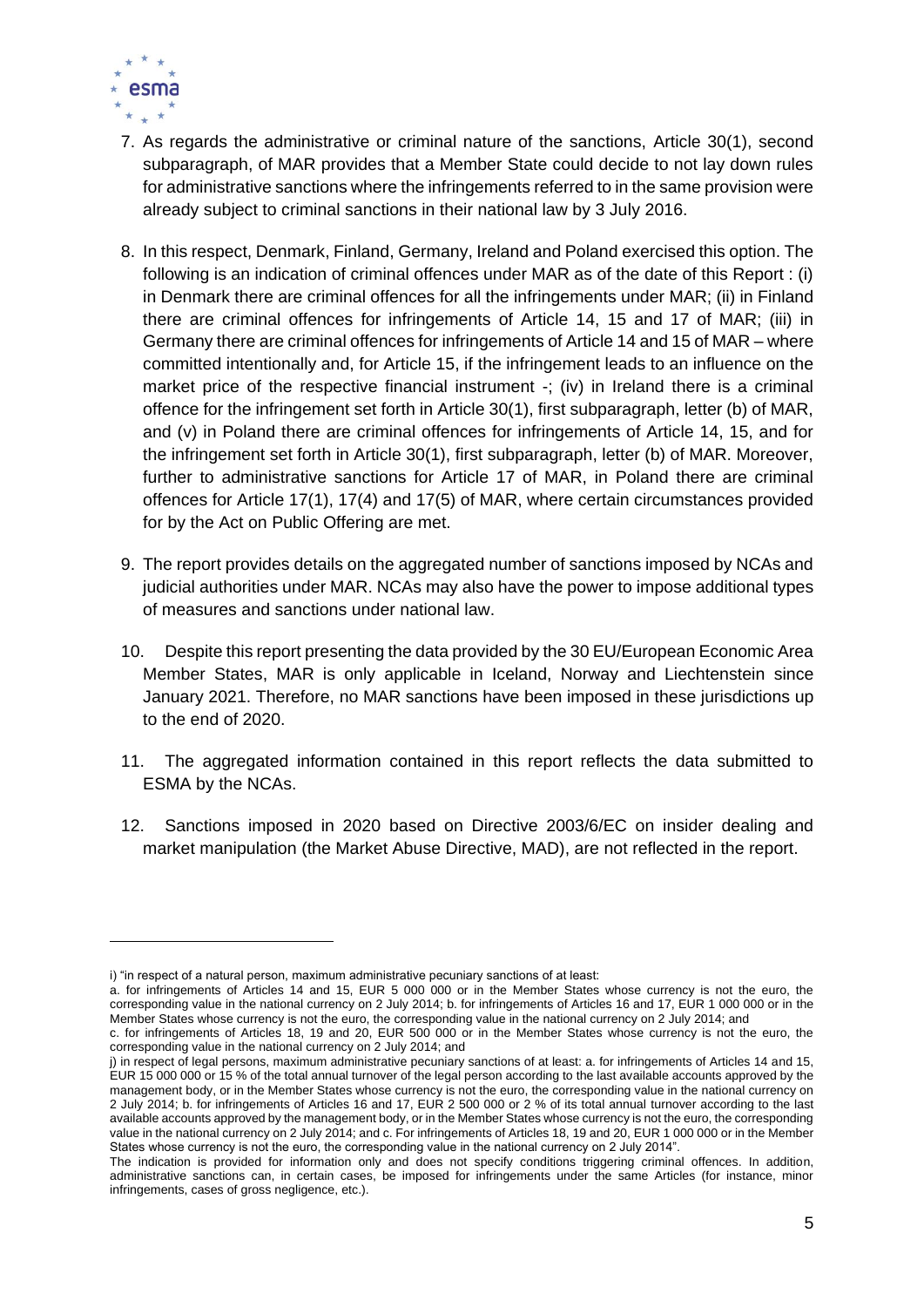

# <span id="page-6-0"></span>**4 Guidance for interpretation of penalties and measures reported**

- 13. This report should be considered in the context of the following provisions as provided for in Annex I to the Commission Implementing Regulation (EU) 2017/1158:
	- The administrative and criminal sanctions and measures imposed may be based on more than one legislative provision. Therefore, the sum of the number of sanctions and measures/values of the sanctions disclosed in the analytical tables of section 5 of this report may not correspond to the total number of sanctions and measures or to the total value of the fines imposed.
	- If the relevant penalties/measures refer not only to breaches relating to one single article of the MAR, but also to other provisions (at EU and/or national level), and the relevant amounts cannot be disaggregated per infringed article, "AGGREGATED FIGURE" would be added to each value.
- 14. As per Annex I of the Commission Implementing Regulation (EU) 2017/1158, the pecuniary amount imposed by the sanctions can be submitted in Euros, or in the national currency where different from the Euro. In the latter case, the equivalent value in Euros is also provided in this report<sup>6</sup>.

# <span id="page-6-1"></span>**5 Sanctions imposed by NCAs**

#### <span id="page-6-2"></span>**5.1 Overview of the administrative sanctions and measures imposed in 2020**

- 15. ESMA underlines that the analysis presented below is based on high level observations of the aggregate penalties imposed and does not reflect an analysis of individual decisions.
- 16. This report covers the period from 1 January 2020 to 31 December 2020. Over this period, NCAs imposed 541 MAR administrative sanctions and measures. This is almost twice as much compared to the 279 administrative sanctions and measures imposed in 2019.
- 17. It is important to note that more NCAs have imposed sanctions and/or measures in 2020 (where seven NCAs did not impose any sanctions) compared to 2019 (where eleven NCAs did not impose any sanctions and/or measures). Only three of these seven NCAs have not imposed any sanctions and/or measures neither in 2018 nor in 2019.

<sup>&</sup>lt;sup>6</sup> Based on foreign exchange reference rates at mid-2021; https://www.ecb.europa.eu/stats/policy\_and\_exchange\_rates/euro\_reference\_exchange\_rates/html/index.en.html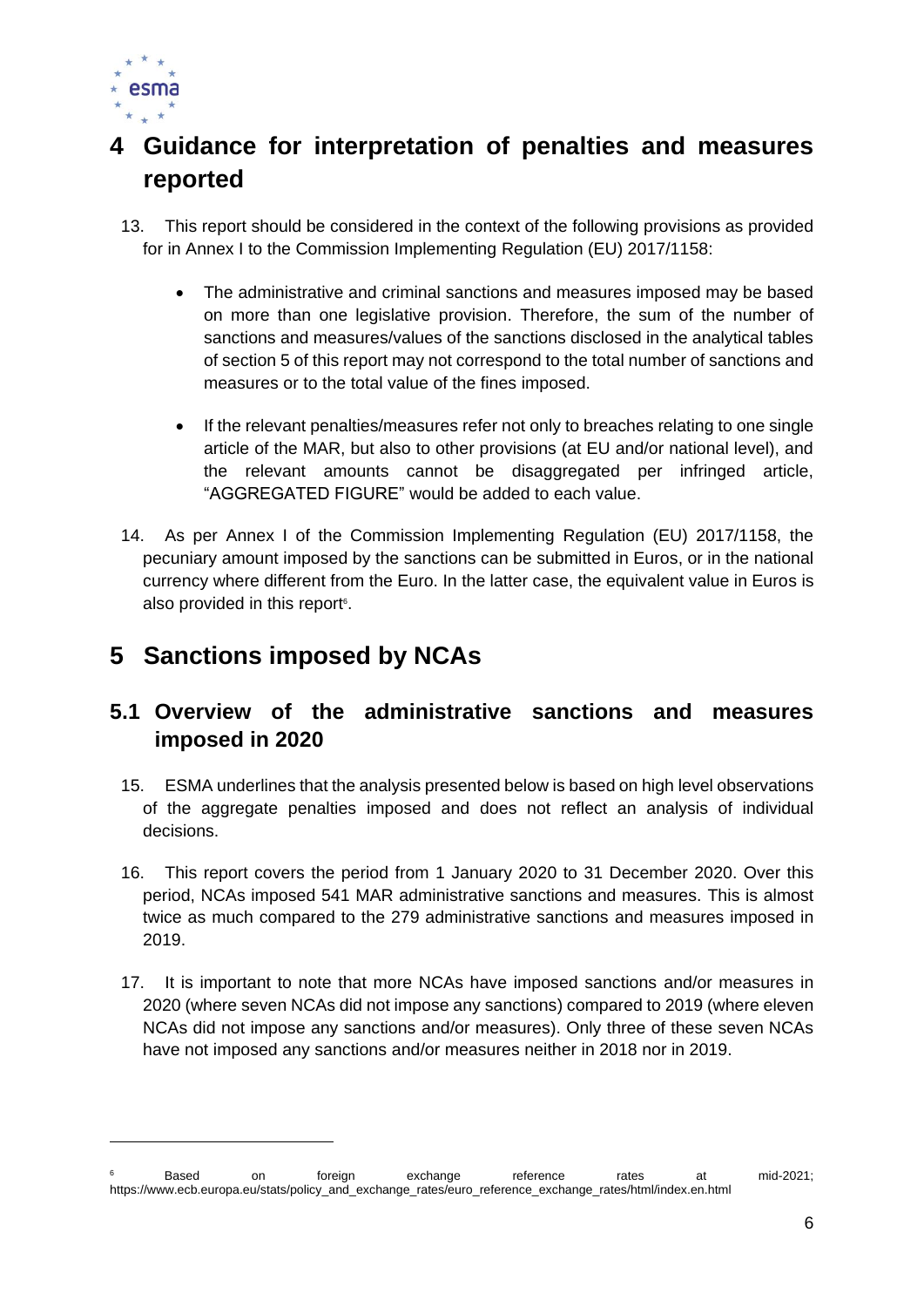

- 18. A significant increase in the number of sanctions and measures imposed by the Bulgarian (imposing 187 sanctions<sup>7</sup> compared to none the previous year), Hungarian (45 sanctions and measures  $\epsilon$  compared to 12 in 2019) and Portuguese (94 measures  $\epsilon$ ) authorities is also noticeable.
- 19. At the same time, there is a significant decrease of the aggregated value of the sanctions. In 2020 the aggregated value of administrative sanctions amounts to a total of EUR 17,840,686. This figure implies a substantial reduction in comparison with the aggregated value of EUR 82,824,945 in 2019.
- 20. The decrease of the aggregated value of sanctions can be mostly attributed to a significant drop in the number and the aggregated value of sanctions imposed in other jurisdictions, including France, the Netherlands and Greece.
- 21. Overall, since the application of MAR on 3 July 2016, it can be observed that the number of administrative sanctions and measures increased as well as the aggregated value of the imposed sanctions. Nevertheless, it is interesting to note that in 2019 there were relatively few sanctions and measures imposed while the pecuniary amount of such sanctions is an upwards outlier over the 4-year period and this year the trend has reversed.



 $7$  The Bulgarian FSC clarified that the number only reflects administrative pecuniary sanctions.

<sup>&</sup>lt;sup>8</sup> The Central Bank of Hungary clarified that it concerns 17 pecuniary sanctions and 28 other than pecuniary sanctions.

<sup>9</sup> The CMVM clarified that it imposed 63 administrative measures but no administrative pecuniary sanctions in 2019.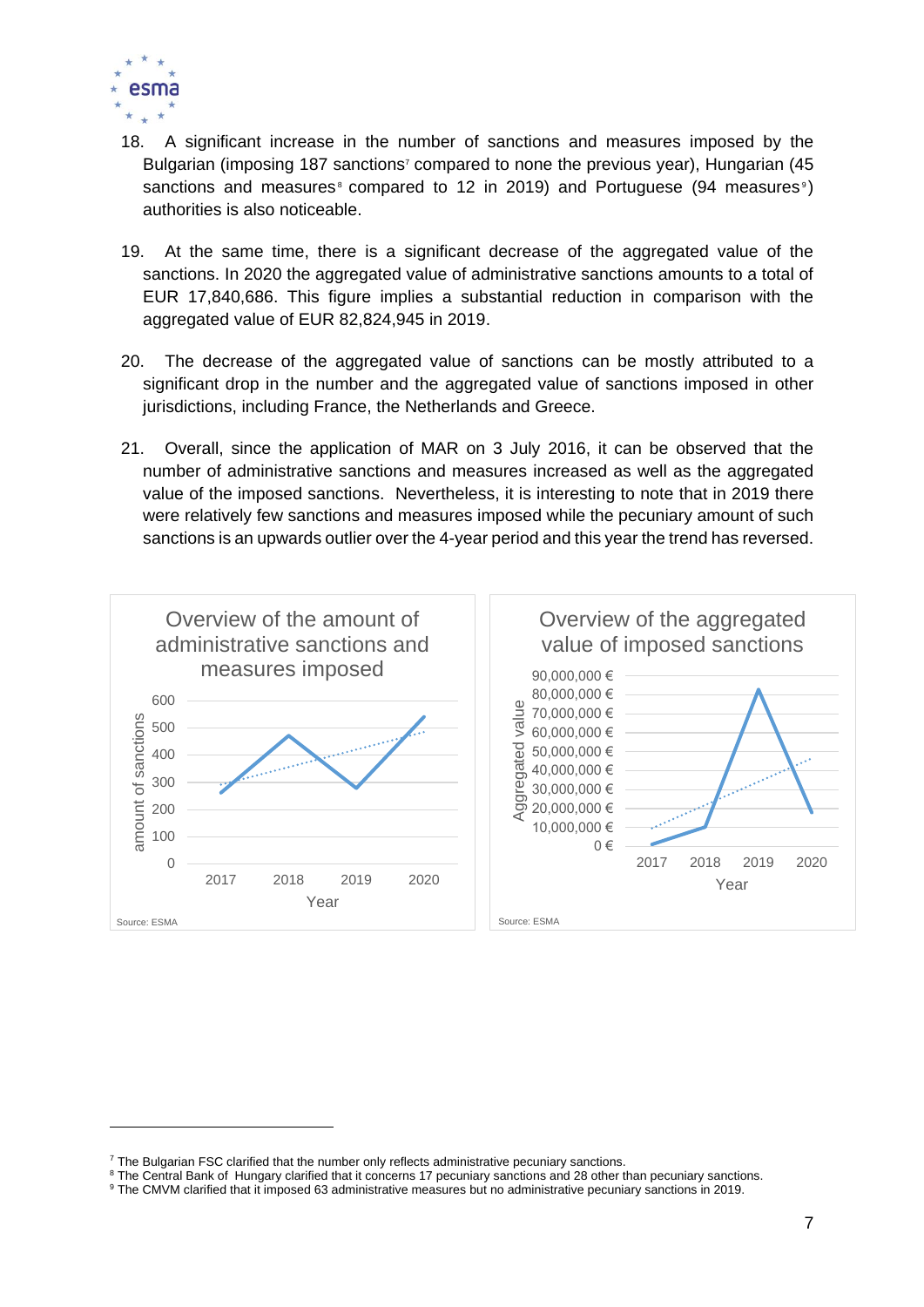

| <b>NCAs' Member States</b> | <b>Sanctions and measures</b>                            |                                                          |                                |  |
|----------------------------|----------------------------------------------------------|----------------------------------------------------------|--------------------------------|--|
|                            | <b>Total number of penalties</b><br>and measures in 2020 | Total aggregate amount of<br>financial penalties in 2020 | <b>No sanctions</b><br>imposed |  |
| <b>Austria</b>             | 15                                                       | EUR 504.000,00                                           |                                |  |
| <b>Belgium</b>             | 11                                                       | EUR 1.314.882                                            |                                |  |
| <b>Bulgaria</b>            | 18710                                                    | EUR 109.14011                                            |                                |  |
| <b>Croatia</b>             | 4                                                        | $\mathbf 0$                                              |                                |  |
| <b>Cyprus</b>              | 1                                                        | EUR 30.000,00                                            |                                |  |
| <b>Czech Republic</b>      | $\overline{0}$                                           | $\mathbf 0$                                              | X                              |  |
| <b>Denmark</b>             | 16                                                       | $\mathbf 0$                                              |                                |  |
| Estonia                    | $\overline{2}$                                           | EUR 500,00                                               |                                |  |
| <b>Finland</b>             | $\overline{0}$                                           | $\mathbf 0$                                              | X                              |  |
| <b>France</b>              | 3                                                        | EUR 5.152.000,00                                         |                                |  |
| Germany                    | 6                                                        | EUR 1.377.000,00                                         |                                |  |
| <b>Greece</b>              | $\overline{\mathbf{4}}$                                  | EUR 15.000,00                                            |                                |  |
| <b>Hungary</b>             | 45                                                       | EUR 841.40012                                            |                                |  |
| <b>Ireland</b>             | $\mathbf 0$                                              | $\mathbf 0$                                              | X                              |  |
| <b>Italy</b>               | 30                                                       | EUR 850.000,00                                           |                                |  |
| Latvia                     | $\pmb{0}$                                                | $\overline{0}$                                           | X                              |  |
| Lithuania                  | $\mathbf{1}$                                             | EUR 5.000,00                                             |                                |  |
| <b>Luxembourg</b>          | 1                                                        | EUR 41.050,00                                            |                                |  |
| <b>Malta</b>               | 1                                                        | EUR 5.000,00                                             |                                |  |
| <b>Netherlands</b>         | $\mathbf 0$                                              | $\boldsymbol{0}$                                         | X                              |  |
| <b>Poland</b>              | $\mathbf 0$                                              | $\boldsymbol{0}$                                         | $\pmb{\mathsf{X}}$             |  |
| Portugal                   | 9413                                                     | $\mathbf 0$                                              |                                |  |
| Romania                    | $\overline{2}$                                           | EUR 4.70014                                              |                                |  |
| Slovenia                   | $\mathbf{1}$                                             | $\boldsymbol{0}$                                         |                                |  |
| <b>Slovakia</b>            | $\mathbf 0$                                              | $\pmb{0}$                                                | $\pmb{\mathsf{X}}$             |  |
| <b>Spain</b>               | $\overline{\mathbf{4}}$                                  | EUR 400.000,00                                           |                                |  |
| <b>Sweden</b>              | 11315                                                    | EUR 7.191.014 <sup>16</sup>                              |                                |  |
| <b>Norway</b>              | N/A                                                      | N/A                                                      | N/A                            |  |
| Iceland                    | N/A                                                      | N/A                                                      | N/A                            |  |
| Liechtenstein              | N/A                                                      | N/A                                                      | N/A                            |  |

 $10$  Corresponding in all cases to pecuniary administrative sanctions.

<sup>11</sup> BGN 214.000 (BGN/EUR= 0.5113)

<sup>12</sup> Corresponding to HUF 300.500.000 (HUF/EUR= 0.0028)

<sup>&</sup>lt;sup>13</sup> Corresponding in all cases to administrative measures, not sanctions.

<sup>14</sup> Corresponding to RON 23.000 (RON/EUR= 0.2029)

<sup>&</sup>lt;sup>15</sup> Corresponding in all cases to pecuniary administrative sanctions.

<sup>16</sup> Corresponding to SEK 73.777.700 (SEK/EUR= 0.0975)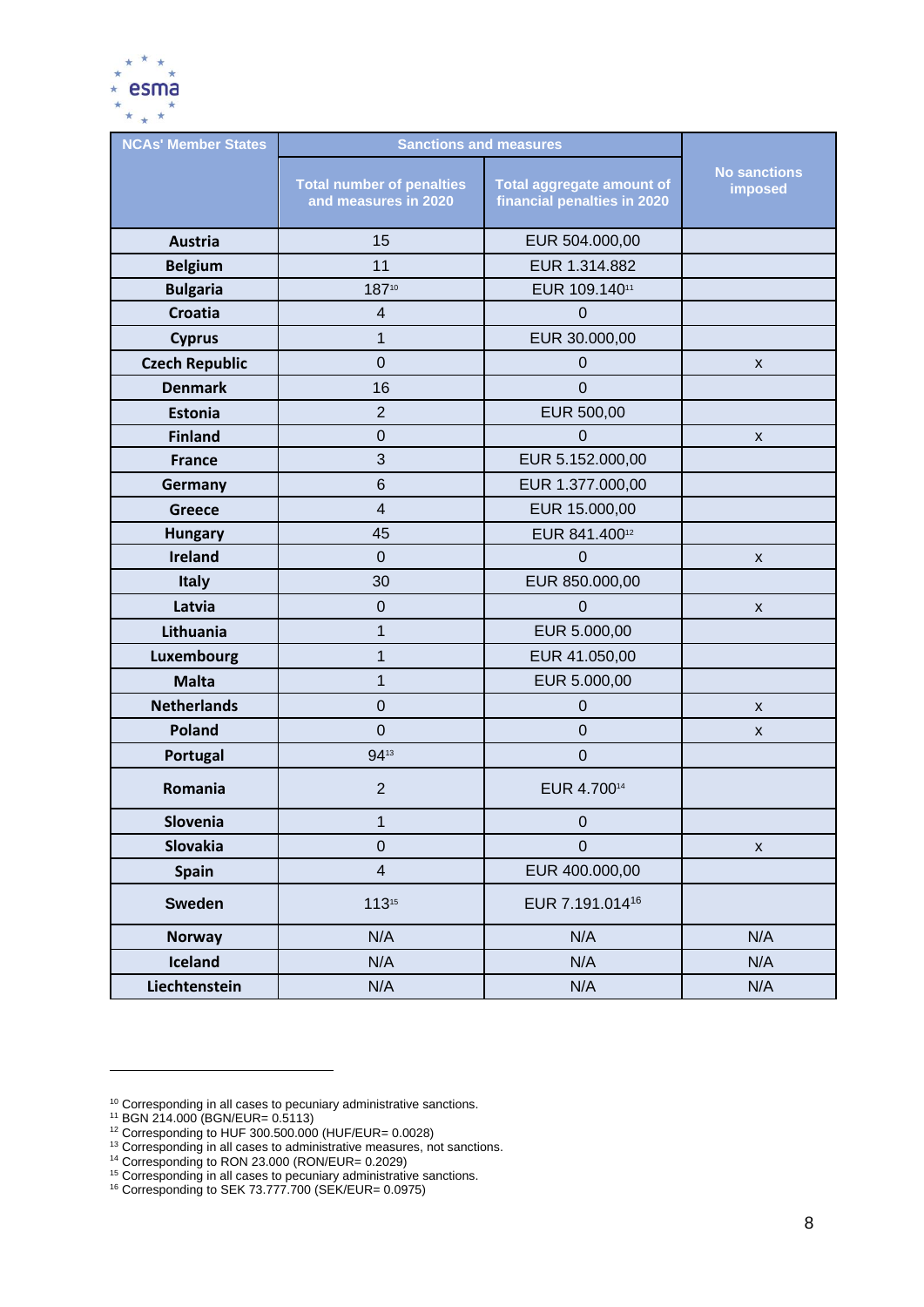

- 22. As regards the increases (and decreases) in the number of administrative sanctions and measures, they may be related to internal and external circumstances.
- 23. As internal circumstances, different elements can be identified.
- 24. Administrative sanctions and measures may entail different degrees of complexity. Insider dealing and market manipulation infringements imply extensive investigations and complex evidence gathering exercises. Sanctioning those infringements is likely to require more work and longer delays than administrative measures imposed for other infringements e.g., breaching the obligation to report the transactions executed under an accepted market practice.
- 25. As an example, the Bulgarian Financial Services Commission (FSC) reports that a separate sanction is imposed for each separate notification not submitted under Article 19 of MAR within the statutory term. Thus, if one person discharging managerial responsibilities (or a closely associated person) failed to report to the FSC and to the issuer ten different transactions, 20 sanctions are imposed on that person (ten for the transactions not reported to the NCA and ten for the transactions not reported to the issuer).
- 26. As a consequence, it is not possible to extract clear conclusions from this data.
- 27. Going forward, ESMA is currently monitoring whether two Judgments of the Court of Justice of the EU (CJEU) (the Judgments of 6 October 2020, Privacy International, in Case [C-623/17](http://curia.europa.eu/juris/document/document.jsf?text=&docid=232083&pageIndex=0&doclang=EN&mode=lst&dir=&occ=first&part=1&cid=17494171) and of 6 October 2020, *La Quadrature du Net and Others*, in Joined Cases [C-511/18, C-512/18 and C-520/18\)](http://curia.europa.eu/juris/document/document.jsf;jsessionid=809E20C62EF868037A409162BCC6B9CE?text=&docid=232084&pageIndex=0&doclang=EN&mode=req&dir=&occ=first&part=1&cid=16667839) could impact the capacity of NCAs to obtain existing data traffic records held by a telecommunications operator in accordance with Article 23(2)(h) of MAR and, as a consequence, the NCAs' capacity to enforce MAR.
- 28. Data traffic records<sup>17</sup> permit NCAs to establish connections between different persons investigated in insider dealing cases, where circumstantial evidence is critical. As an example, data traffic can demonstrate that two persons spoke after the moment in which one of them became an insider, explaining why the other person traded the financial instrument in question.
- 29. Article 23(2)(h) of MAR establishes that NCAs have the capacity to require, insofar as permitted by national law, existing data traffic records held by electronic communications services providers (ECSPs), where there is a reasonable suspicion of an infringement and where such records may be relevant to an investigation of insider dealing, unlawful disclosure of inside information or market manipulation. Therefore, many NCAs regularly request traffic data from their national telecommunication providers in the context of their MAR investigations. Over the last four years, NCAs have imposed at least 82 administrative sanctions and three criminal sanctions based on findings from traffic data.

<sup>&</sup>lt;sup>17</sup> I.e. data processed for the purpose of the conveyance of a communication on an electronic communications network (or for the billing thereof). The considerations below are focused on traffic data and not on (the content of) communications.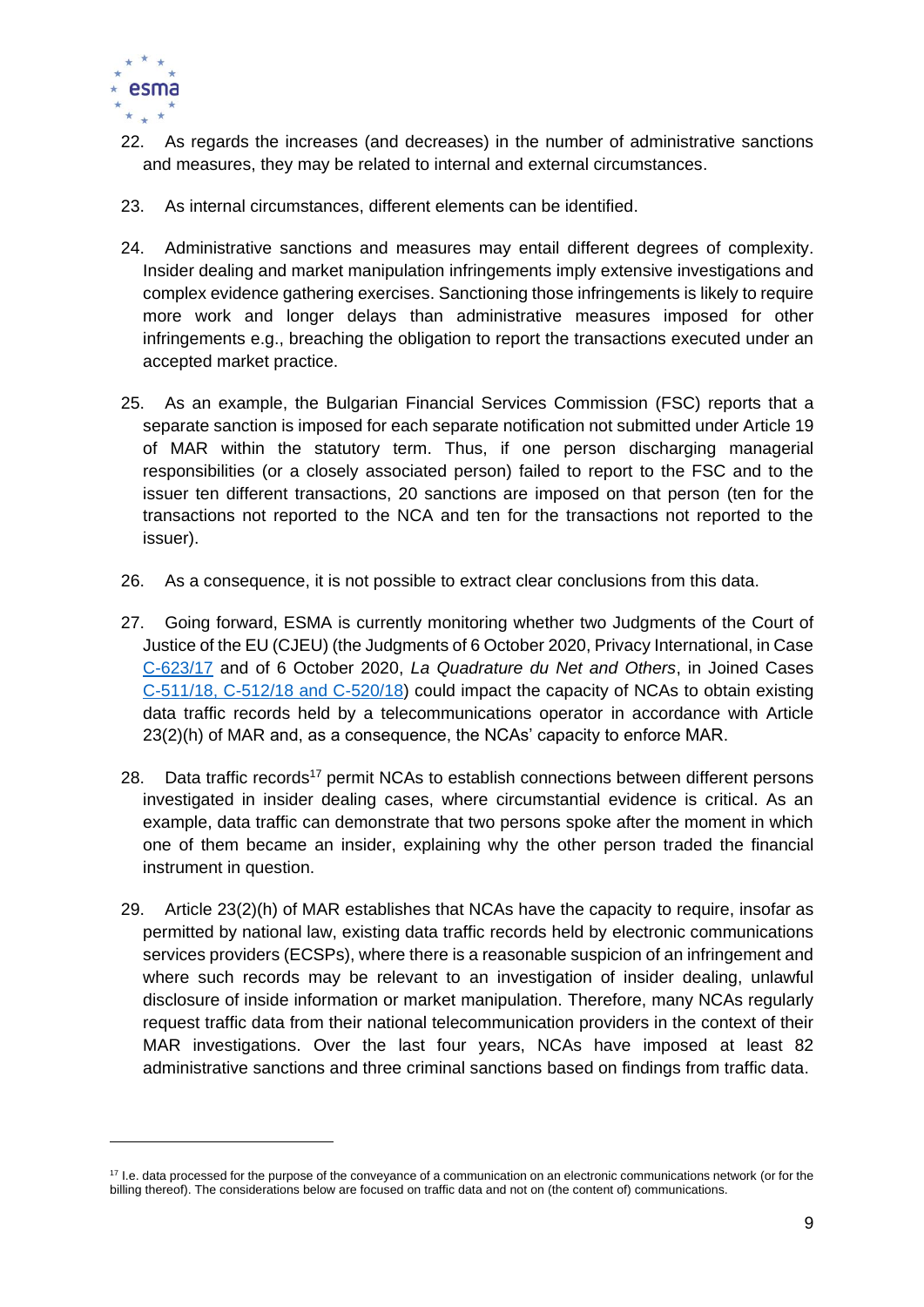

#### <span id="page-10-0"></span>**5.2 Overview of the administrative sanctions and measures imposed during 2020 by NCAs (split by MAR Article)<sup>18</sup>**

- 30. The tables provided in section 5.4 set out the details on the administrative sanctions and measures imposed by NCAs in 2020 under MAR. In order to properly account for the different MAR provisions and to facilitate the reading of the reported data, the information on sanctions and measures imposed by NCAs is shown in separate tables for Article 14, Article 15 and for other MAR infringements. The NCAs that did not impose sanctions and measures in 2020 are not represented in the tables below.
- 31. In line with the previous years, the sanctions and measures imposed under 'other infringements' have been the most numerous (348), followed by sanctions under Article 15 of MAR (market manipulation) (74) and by sanctions under Article 14 of MAR (prohibition of insider dealing and of unlawful disclosure of inside information) (26).
- 32. These numbers, compared to last year's report, portray a significant increase in the number of sanctions under 'other infringements' (192 in 2019 and 348 in 2020). Similarly, sanctions imposed under Article 14 of MAR almost doubled compared to last year (15 in 2019 and 26 in 2020). The number of sanctions imposed under Article 15 of MAR stays the same compared to last year (74 in 2019 and in 2020).
- 33. It is worth noting that, in line with last year's report, a very limited number of NCAs imposed sanctions under Article 14 of MAR (6 in 2020, per 8 in 2019). The intrinsic difficulties that exist in demonstrating insider dealing may contribute to this number as well as other reasons such as those referred to in paragraph 23 and 24.
- 34. Eleven NCAs imposed sanctions in relation to infringements of Article 15 of MAR in 2020 i.e., one more than in 2019 and the same amount of NCAs as in 2018.
- 35. Eleven NCAs imposed sanctions under other MAR infringements in 2020 i.e., two less than in 2019.
- 36. With respect to the economic value of the sanctions, the aggregated amount imposed for 'other infringements' is the highest (EUR 9.812.854), heavily driven by the 81 sanctions imposed in Sweden (EUR 6.720.124). Moreover, the aggregated amount imposed under Article 15 of MAR amounts to EUR 7.400.950 led by 2 sanctions imposed in France (EUR 5.122.000). Finally, the aggregated value of sanctions imposed under Article 14 of MAR amounts to EUR 626.882.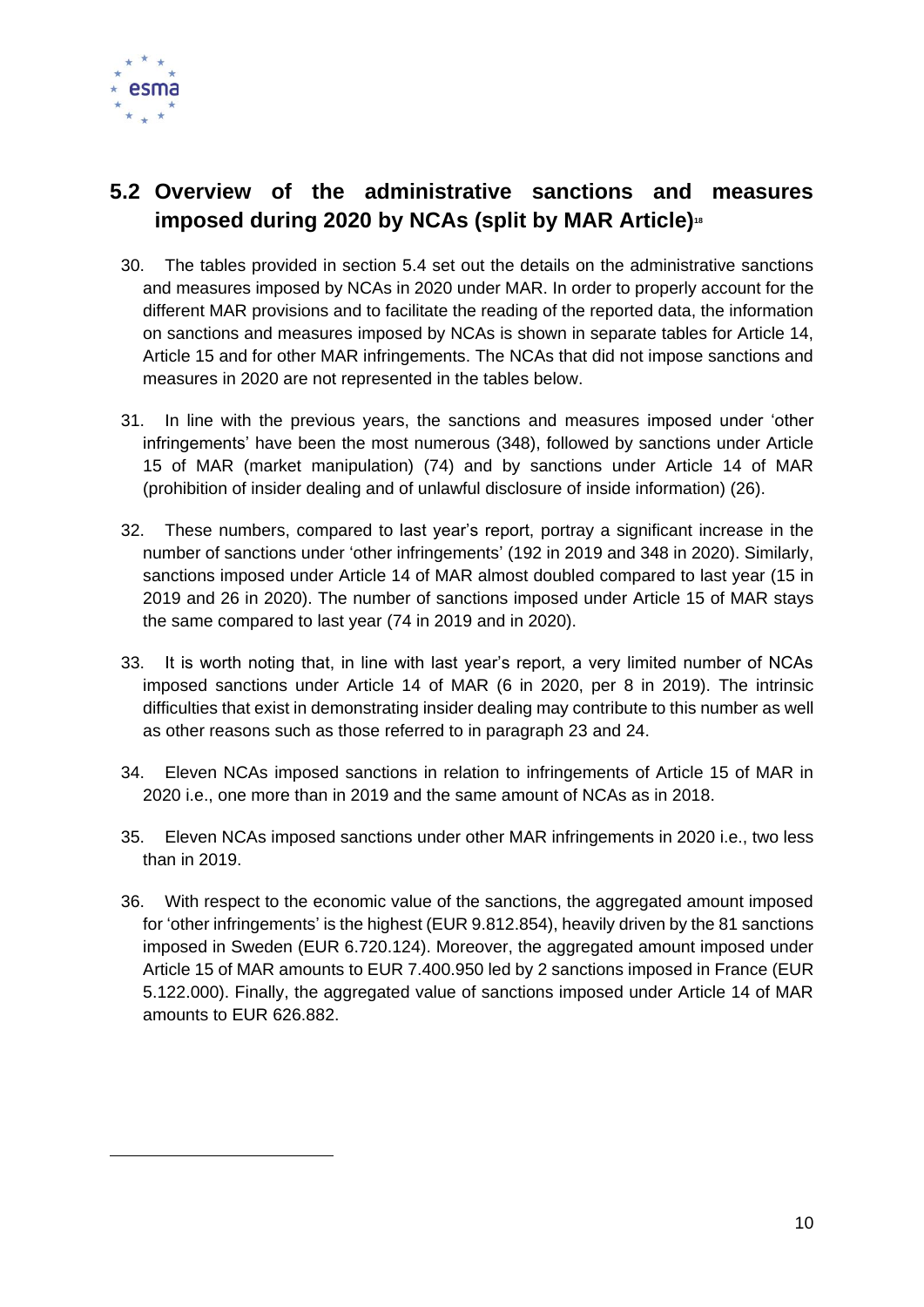

#### <span id="page-11-0"></span>**5.3 Overview of the criminal penalties imposed in NCAs' Member States in 2020**

- 37. Overall, 18 criminal sanctions were imposed in 2020 in relation to MAR criminal sanctions, amounting to an aggregate value of EUR 246.750. All these sanctions were imposed in Germany and Finland for infringements of Article 15 of MAR. This represents a significant decrease compared to last year's report, where 60 criminal sanctions were imposed, for an aggregated amount of EUR 5.523.750.
- 38. The table below provides the aggregated and the specific information on the sanctions imposed (that this year only reflects sanctions under Article 15 of MAR).
- 39. Given that only five Member States decided to not lay down rules for some administrative sanctions for infringements already subject to criminal sanction under their national law, the number of criminal sanctions imposed in 2020 must be lower than the number of administrative sanctions.
- 40. Moreover, in addition to the caveats mentioned above in relation to administrative sanctions (such as the different characteristics of the financial markets or the quantity and quality of the Suspicious Transaction and Order Reports received by NCAs), the number of sanctions is also affected by the specificities of criminal enforcement procedures.

| NCA <sub>s</sub> '      | <b>Sanctions</b>                             |                                                         | <b>No sanctions imposed</b> |
|-------------------------|----------------------------------------------|---------------------------------------------------------|-----------------------------|
| Member<br><b>States</b> | <b>Total number of</b><br>criminal penalties | <b>Total aggregate amount</b><br>of financial penalties |                             |
| <b>Denmark</b>          | $\Omega$                                     | 0                                                       | $\times$                    |
| Finland                 |                                              | $\Omega$                                                |                             |
| Germany                 | $17^{19}$                                    | EUR 246,750                                             |                             |
| Ireland                 | 0                                            | 0                                                       | $\times$                    |
| Poland                  | $\Omega$                                     | $\Omega$                                                | $\times$                    |

<sup>&</sup>lt;sup>19</sup> Corresponding to 16 pecuniary sanctions and 1 imprisonment.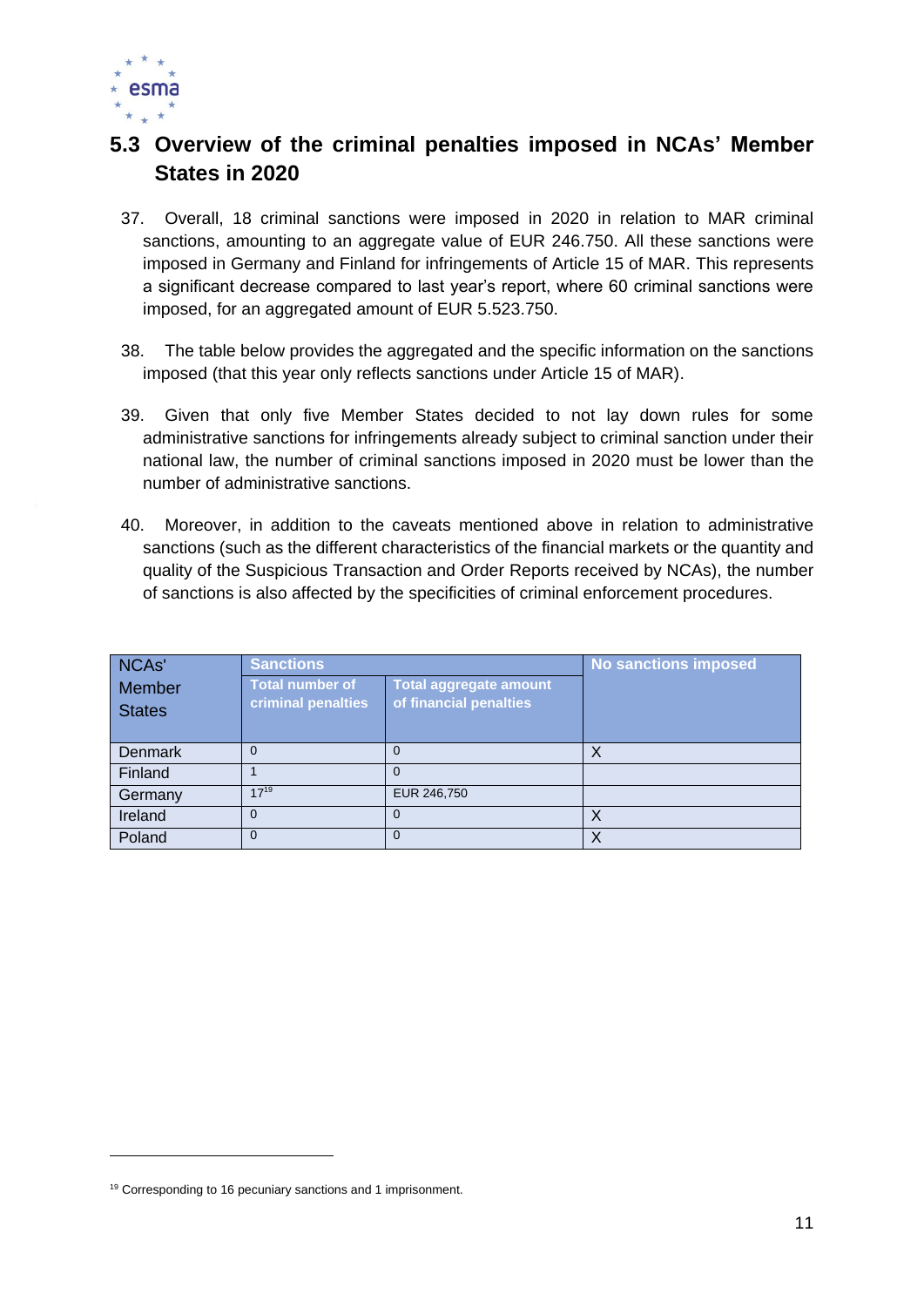

41. Overall, since the application of MAR on 3 July 2016, the number of criminal sanctions increased as well as the aggregated value of sanctions. A similar uptrend as with the graphs on administrative sanctions can be observed in the number of criminal sanctions and the aggregated value of such sanctions.



#### <span id="page-12-0"></span>**5.4 Administrative sanctions and measures imposed during 2020 by NCAs (split by MAR Article)**

| <b>MAR</b><br><b>Article</b> | Penalties/measures | <b>Austria</b>       | <b>Belgium</b> | <b>France</b> | <b>Hungary</b>                  | <b>Italy</b> | <b>Slovenia</b> |
|------------------------------|--------------------|----------------------|----------------|---------------|---------------------------------|--------------|-----------------|
| Art. 14                      | <b>Number</b>      |                      |                |               |                                 |              |                 |
|                              | Amount             | <b>EUR</b><br>27,000 | EUR 134,882    | EUR 30,000    | HUF 50,000,000<br>[EUR 140,000] | EUR 295,000  | N/A             |

| <b>MAR</b><br><b>Article</b> | Penalties/measures | <b>Austria</b> | <b>Belaium</b> | <b>Bulgaria</b>   | Croatia   | <b>Cyprus</b> | Est<br>onia | <b>France</b> |
|------------------------------|--------------------|----------------|----------------|-------------------|-----------|---------------|-------------|---------------|
| Art. 15                      | <b>Number</b>      |                |                |                   |           |               |             |               |
|                              | Amount             | EUR 1,200      | EUR 725,000    | <b>BGN 20.000</b> | <b>NA</b> | EUR 30,000    | <b>EUR</b>  | <b>EUR</b>    |
|                              |                    |                | AGGREGATED     | [EUR 10,200]      |           |               | 500         | 5,122,000     |
|                              |                    |                | <b>FIGURE</b>  |                   |           |               |             |               |

| <b>MAR Article</b> | <b>Hungary</b> | <b>Italy</b> | Lithuania | <b>Spain</b> | <b>Sweden</b> |
|--------------------|----------------|--------------|-----------|--------------|---------------|
| Art. 15            | 17             | Д            |           |              | 32            |
|                    | <b>HUF</b>     | EUR 135,000  | EUR 5,000 | EUR 400,000  | SEK 4,805,000 |
|                    | 214,700,000    |              |           |              | [EUR 470,890] |
|                    | [EUR 601,160]  |              |           |              |               |